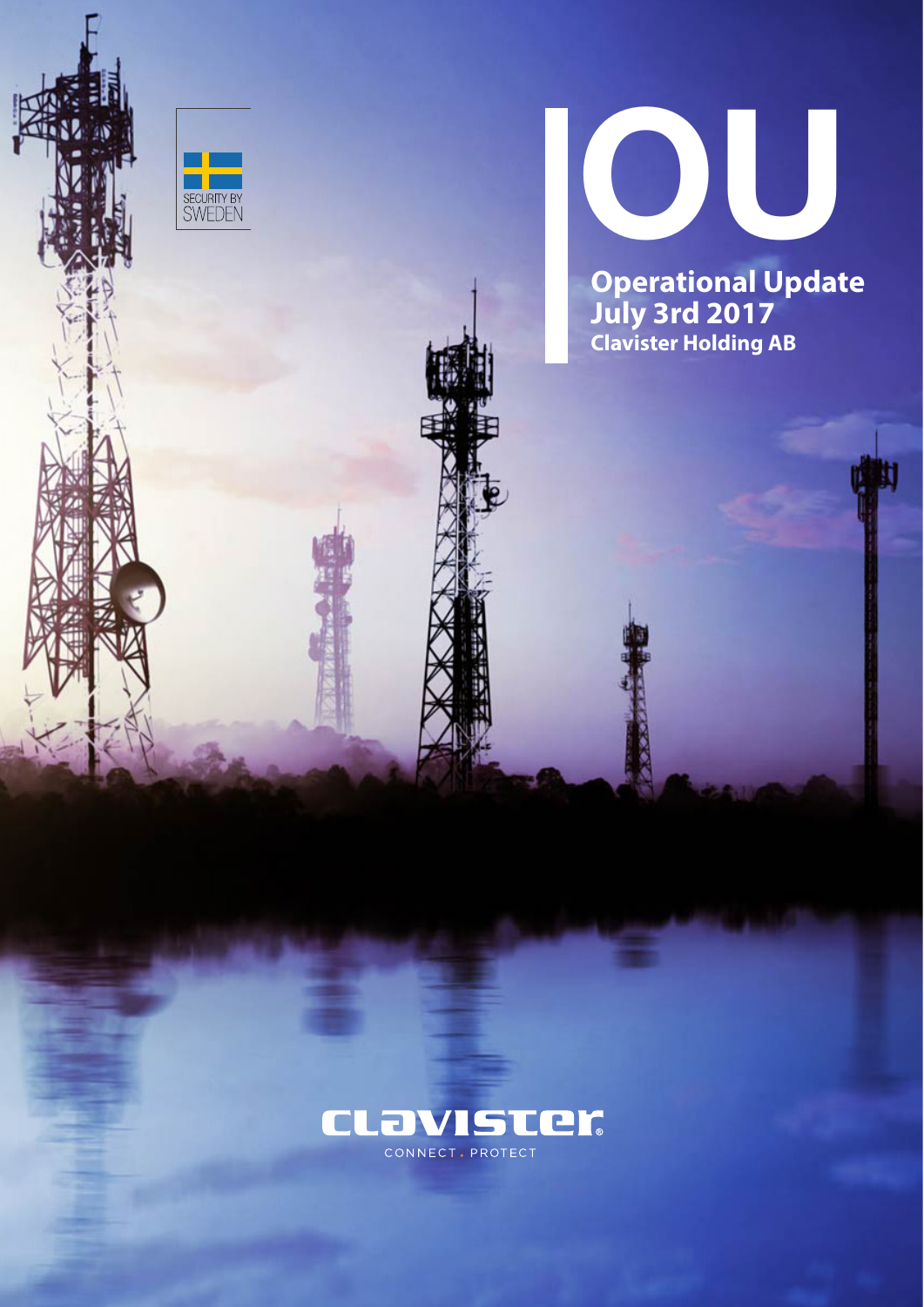

# **Executive Summary**

## **Introduction**

Last week's Petya ransomware attack once again brought the global threat of cybersecurity to the front of the news cycle. An estimated 12,500-16,000 computers were attacked with 64 countries affected, organizations hit and crippled with data encrypted and disabled. The threat landscape—with IoT devices proliferating, ransomware, DDoS attacks, identity theft and privacy intrusions—is expanding quicker than at any time in cybersecurity history.

Customers who took advantage of our new suite of threat defense were protected throughout these recent attacks, something that the whole company takes pride in. We are determined to continue to drive our innovation platform and goto-market strategy to protect our current and future clients from such attacks. But maybe even more importantly, the Clavister board of directors and the management team are unified in that we will continue to invest in the technology and the people of Clavister, that we attract the best talent in the world to Clavister and our global mission to make the world digitally safer.

We are grateful that our customers and shareholders believe resiliently in our vision, even as we continue to grow our global brand and the business. We are receiving interest from our investors and a number of major market players to provide the financial support required for the company to continue to grow and extend its technological reach across the globe.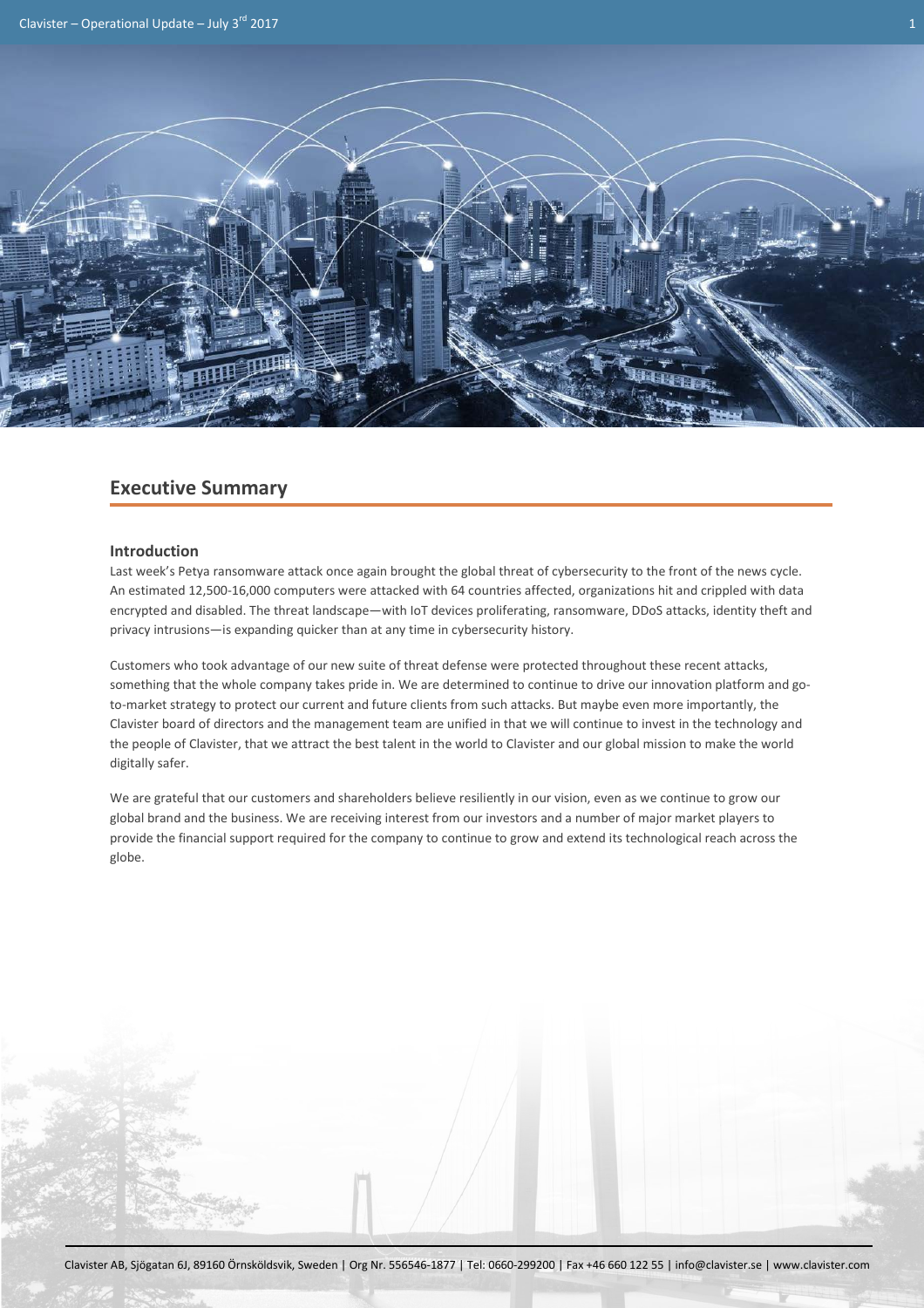

## **Operational Highlights**

## • **Business Expands in Japan**

Sales through Canon IT Solutions is growing and the projected development for the Japanese market remain intact. Initial technical issues have been resolved, proved by a recent order totaling to 1,6 MSEK. Additional orders are expected during second half of 2017.

NTT-BP has started the deployment of Clavister products for their Wi-Fi network. First installations are now up and running in selected locations in Tokyo.

### • **Commercial break-through in**

Orders have been received from multiple mobile operators, all being tier-1 carriers. Clavister expects the orders to grow significantly over the years to come, and is expecting several new commercial orders on a regular basis. The response from telecom customers has surpassed expectations from both Clavister and commercial partners.

Year to date, the following orders have been received:

- o June 2017: Commercial order from a tier-1 mobile operator in Latin America
- o April 2017: Commercial add-on order from a Western European tier-1 mobile operator
- o March 2017: Commercial order from a Western European tier-1 mobile operator
- o February 2017: Trial order from a Southern European tier-1 mobile operator

Clavister has also received orders on appliance-based security solutions (non-virtualized), demonstrating that Clavister's solutions is highly competitive also in regular network deployments. Essentially, this shows that revenue prospect from telecom sales is not only dependent on the adoption rate of virtualized telecom networks.

### • **Sanmina to produce security appliances in Sweden**

Selected models of Clavister's appliance hardware is now being produced in the Sanmina plant in Örnsköldsvik, Sweden. This production collaboration creates a total end-to-end Swedish product line, from innovation through software design, implementation and testing, to final production and assembly. Clavister expects to see quality improvements with lower aftersales service costs as a consequence, as well as improved gross margins due to a more sophisticated, stream-lined and automated production process.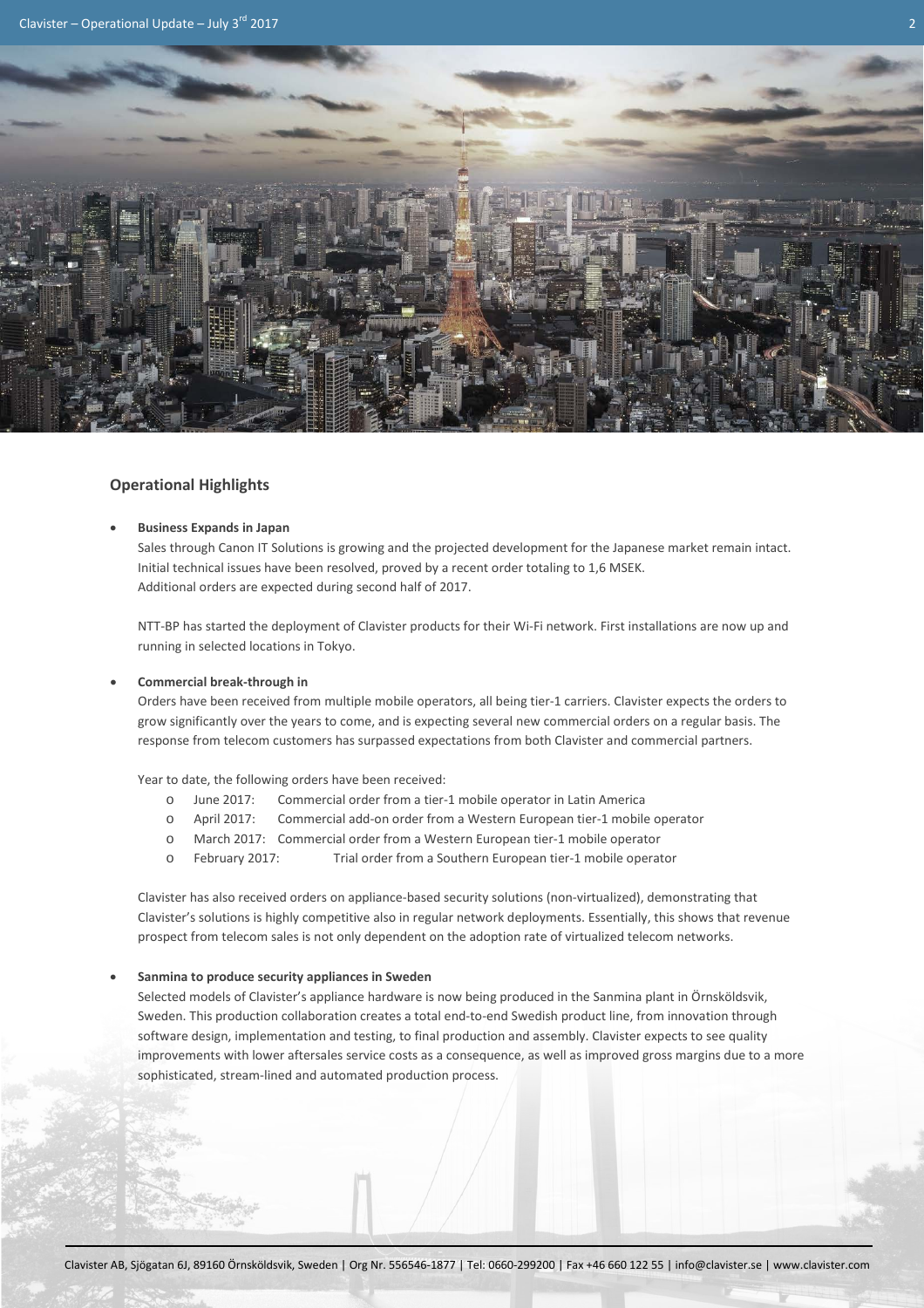### • **Organizational changes and cost optimization**

Several organizational changes have been carried out in order to prepare Clavister for an intense period of work. Parts of the cost base have been reallocated to sales and marketing functions, which in practice means converting operational expenses to sales contribution. Also, a number of functions have been optimized, resulting in lower expenses effective later part of 2017.

### • **Latest software release puts an end to high learning-threshold of Clavister products**

Latest software release, Clavister cOS Core version 12, combines high flexibility with a high level of usability, dramatically reducing the knowledge threshold for operating the Clavister products. Feedback from early customers is overwhelmingly positive, which is encouraging for upcoming customer projects.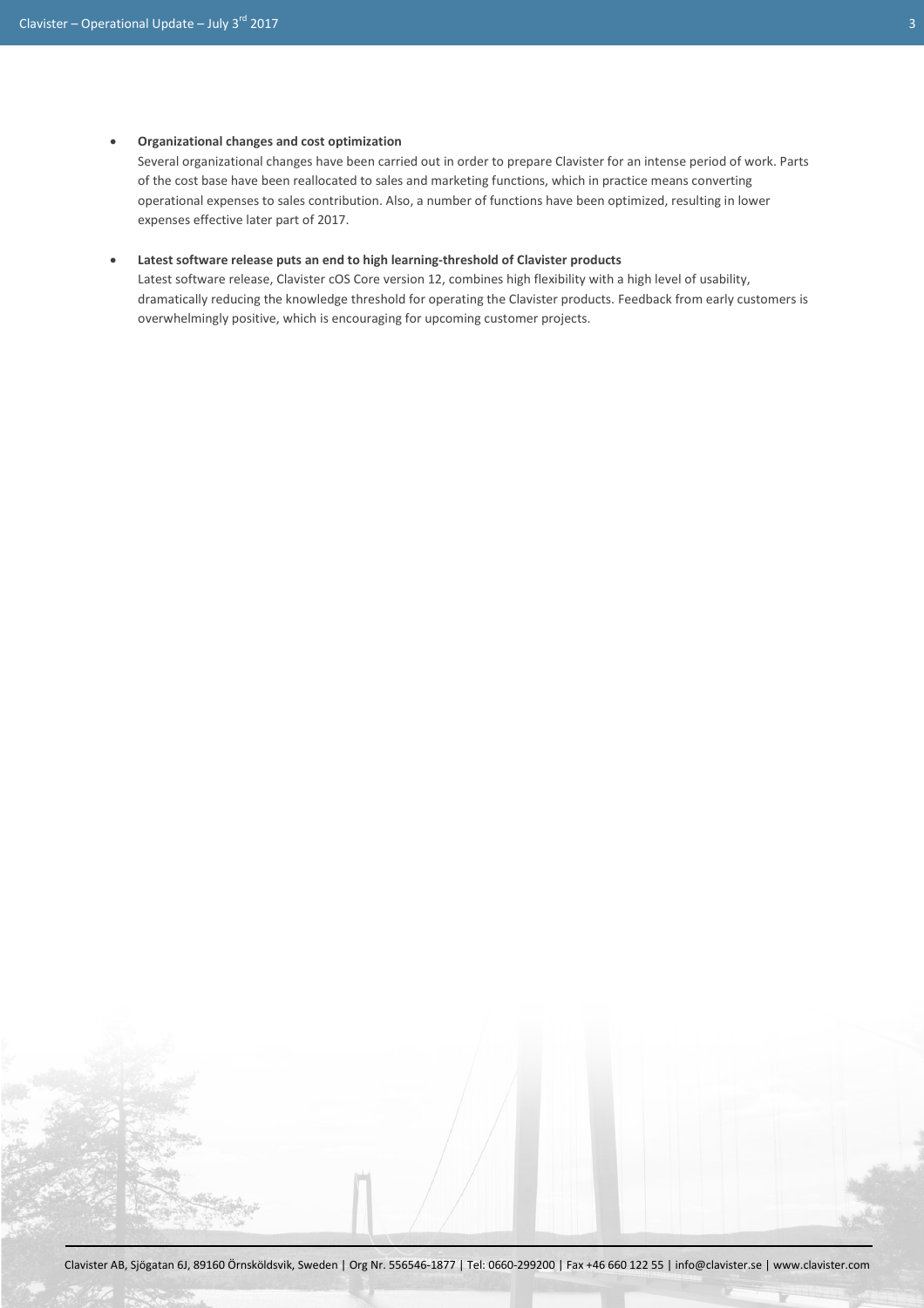

# **A view from the CEO**

Last week's Petya attack of ransomware and data destruction once again brought the global threat of cybersecurity and ransomware to the front of the news cycle. An estimated 12,500-16,000 computers were attacked according to Microsoft's Malware Protection Centre with 64 countries affected, organizations large and small hit and crippled with data encrypted and disabled. Shipping giant Maersk had their shipping infrastructure affected and heavily impacted; even the Chernobyl nuclear plant was set to manual as fears of critical infra-structure being disabled prompted fears. Firms struggled to keep operational and maintaining business. Though the totals from the Petya attack aren't known yet, the WannaCry ransomware attack that presaged Petya is illustrative and devastating in its financial destruction. Experts are predicting a four billion dollar estimate at the potential losses. And Petya, having its kill switch removed, has the potential to be far more deadly and costly. The threat landscape—with IoT devices proliferating, ransomware, DDoS attacks, identity theft and privacy intrusions—is expanding quicker than at any time in cyber-security history.

As such, the management team at Clavister and myself have taken structural steps in its engineering processes, in the product discovery terrain and in developing innovation initiatives to protect our customer base and expand the business opportunities that affords. It's vital that we create an agile and passionate security organization as well as reactive business—one that can pivot to these new threats as well as have the products and solutions that the market desperately needs. The market Clavister competes in sees a sharp consolidation of vendors with Clavister standing securely as one of the few European security vendors to be growing robustly amongst large American competitors. The key to success is Clavister's ability and determination to react to the market and mitigate threats.

Starting last year with a steady ramping up into the future, I've assembled strategic teams to put a series of innovations and best-in-breed solutions into the portfolio, to deploy them and get them to market quickly and effectively, both through the physical appliance range as well as their virtualized counterpart. Multi-factor authentication, endpoint security, IP reputation, threat visibility tools and a directive to make the products easier to use and set up are starting to pay off.

I'm happy to announce that our customers who took advantage of our new suite of threat defense were protected throughout these recent ransomware attacks, something that my team and the whole company takes pride in. This is just the beginning of a strategy we'll be investing going forward: we have a sizeable investment of both technical expertise and market segments where we'll compete. But maybe even more importantly, our management team and board of directors are unified in that we heavily invest in our people, that we attract the best talent in the world to Clavister and our global mission to make the world digitally safer.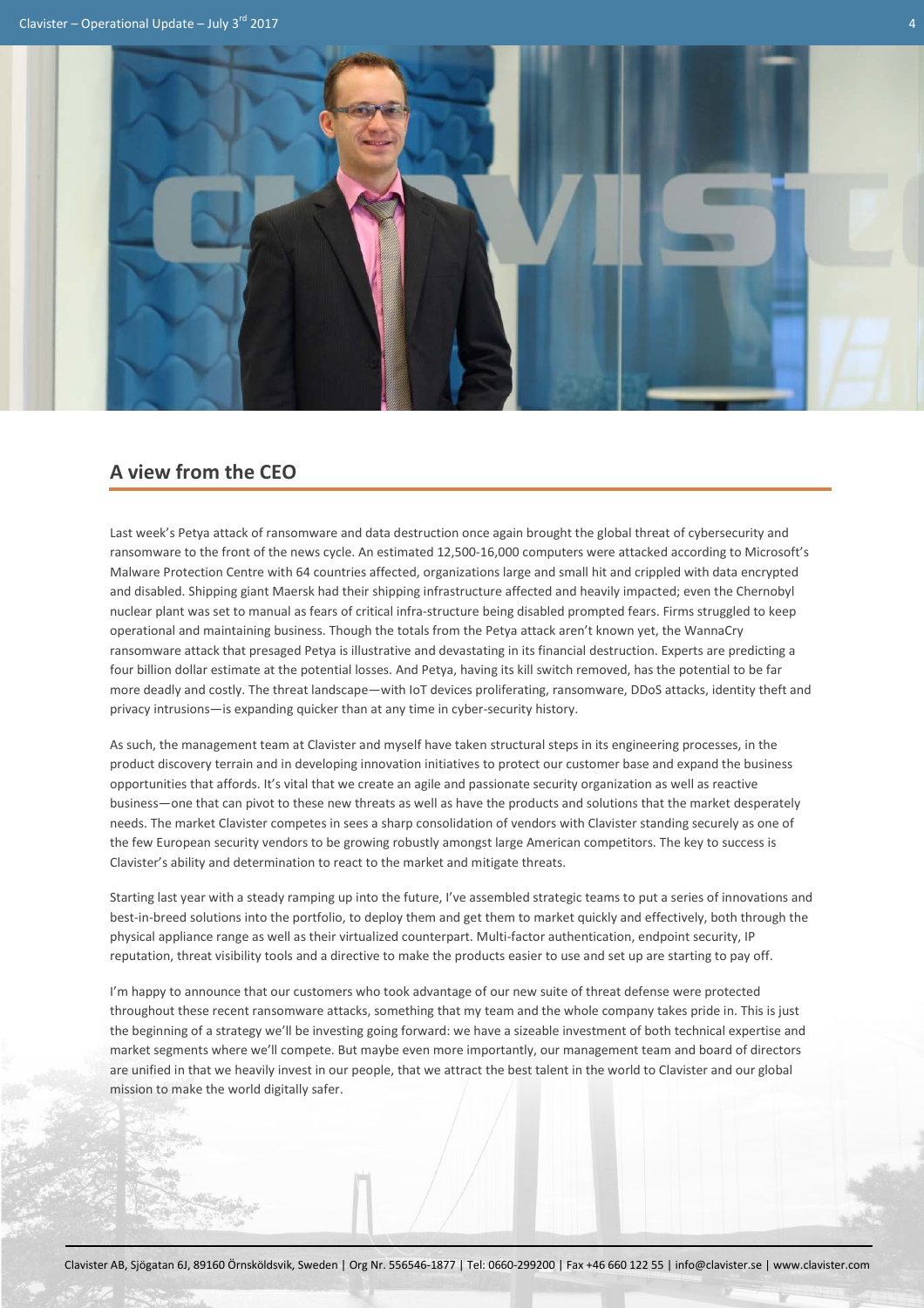That high corporate benchmark has made Clavister one of the most exciting players in the cybersecurity space as it moves to a full global player, one that continually attracts robust and committed investment to realize its strategic ambitions and capitalize on its innovations, especially its telecom and service provider solution which is seen as one of the most promising in the software defined networking and virtual space.

We're grateful that our customers and shareholders believe resiliently in our vision, even as we continue to grow our global brand and the business. While that's based on an evidence-based business analysis, we're increasingly seeing our investors and partners spreading the word to their business network on the importance of security and that we have dynamic products and services that solve their needs. Together, we can show that Clavister solutions are the best in class and ready to meet the challenges that the security landscape presents.

John Vestberg, CEO Clavister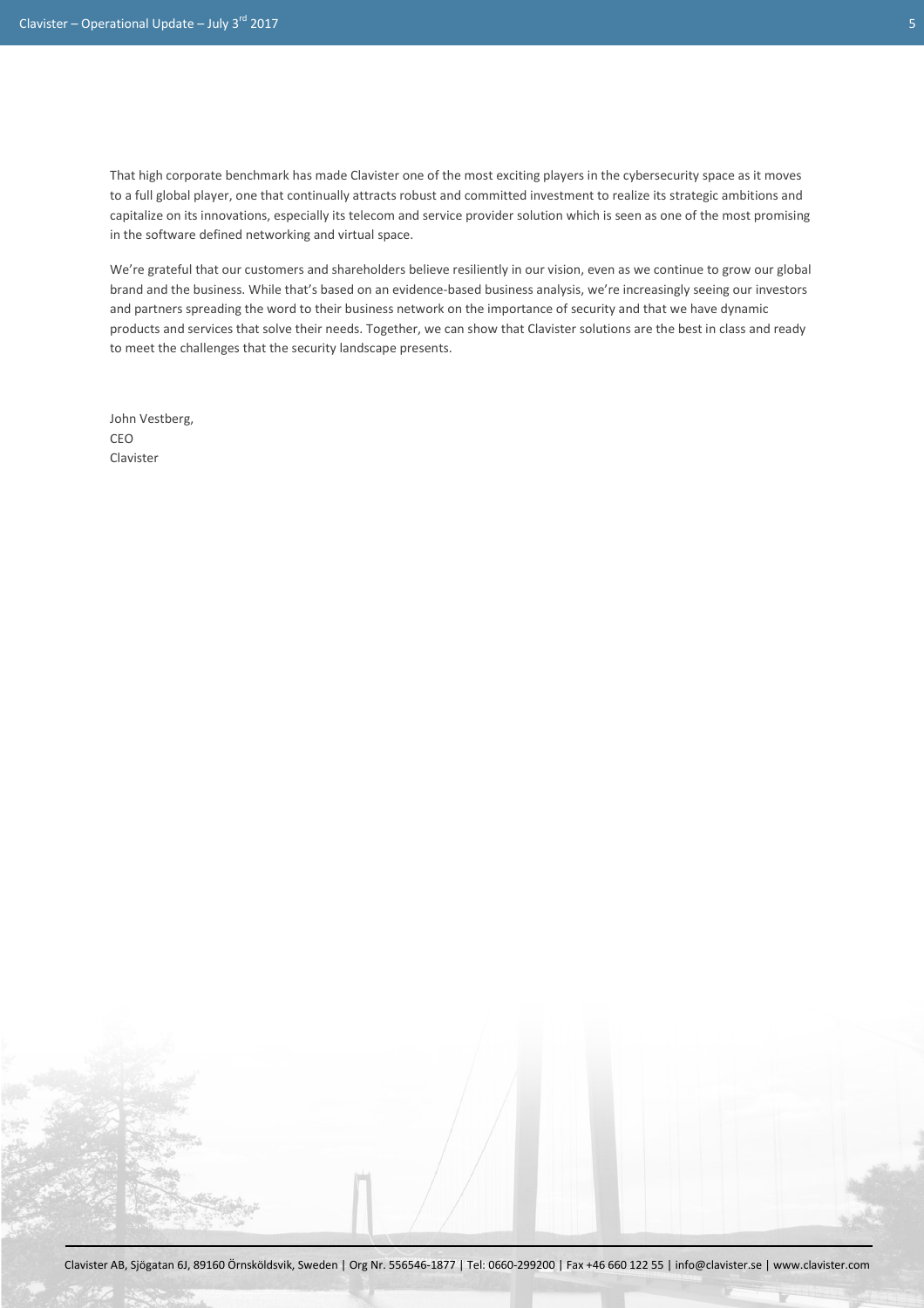

# **Business Update**

To provide more insight into some of the exiting activities that Clavister is currently executing on, here follows a summary of some of the most important ones.

• **Experienced cyber-security sales manager to head Clavister's enterprise sales**

To catalyze the growth of Clavister's enterprise sales, Andreas Åsander has been appointed to head the sales operations as Vice President for Enterprise Sales. Åsander has over 15 years of experience in various roles related to sales and marketing of enterprise cyber security products. He has an extensive knowledge about the market and the Clavister product portfolio, and is tasked to rapidly start building up a sales operation that can drive Clavister's growth in the enterprise market.

• **Business expands in Japan again after period of technical challenges**

In Japan, the sales of Clavister products through Canon IT Solutions, one of the largest and most influential system integrators in the Japanese market, is starting to grow again after a period of technical challenges related to regional adaptations of a mail security component. The commercial relationship remains strong and the projected sales development for the Japanese market remain intact. Clavister anticipates an acceleration in sales to increase its market share in Japan together with Canon IT Solutions.

An order totaling to 1,6 MSEK was received in June, and additional orders are expected during second half of 2017. The business with Canon IT Solutions has the potential to reach 40-60 MSEK annually as their existing sales volumes are being transitioned to Clavister. On top of that, dialog continues about expanding with additional products, additional verticals outside SMB and additional geographical markets outside Japan.

NTT-BP has started the deployment of Clavister products for their Wi-Fi network. First installations are now up and running in selected locations in Tokyo.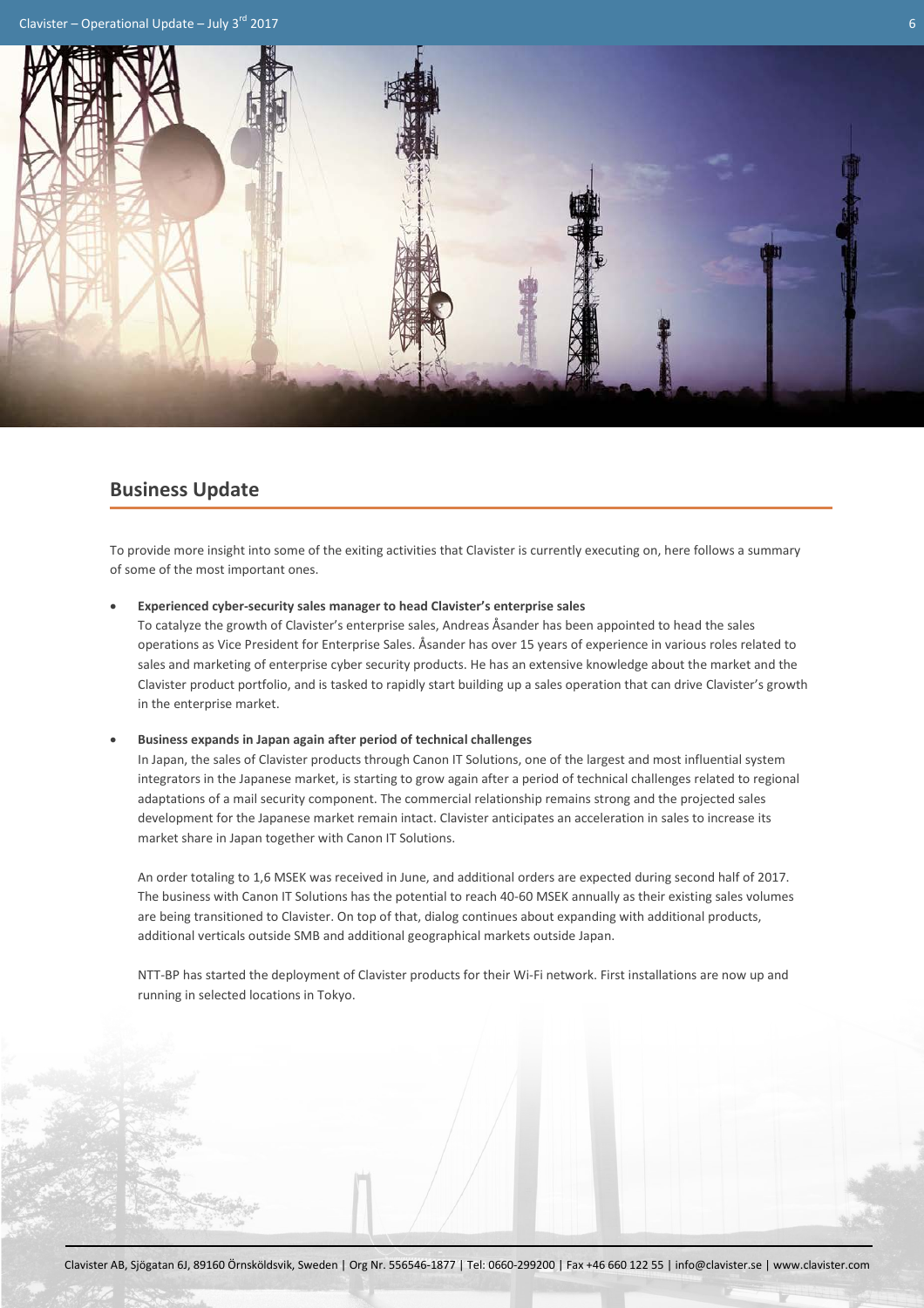#### • **Global contract manufacturer Sanmina to produce Clavister's security appliances in Sweden**

Starting June 2017, selected models of Clavister's appliance hardware is now being produced in the Sanmina plant in Örnsköldsvik, Sweden. This production collaboration creates a total end-to-end Swedish product line, from innovation through software design, implementation and testing, to final production and assembly.

Sanmina is a global contract manufacturer with 45,000 employees in 25 countries, well suited to deliver world-class technology production to clients with a particular competency in communications networks. Their Swedish highquality and high-technology production plant is located close to Clavister's headquarters in Örnsköldsvik, allowing for a highly agile approach to product design, prototyping and rapid production with tight collaboration between the two companies' engineering and supply chain teams.

In addition to the benefit of being able to deliver true end-to-end Swedish products, Clavister also expects to see quality improvements with lower aftersales service costs as a consequence, as well as improved gross margins due to a more sophisticated, stream-lined and automated production process.

• **Latest software release puts an end to high learning-threshold of Clavister products**

Clavister products are considered to be among the most, if not the most, versatile and flexible network security products on the market. This flexibility allows for the products to be deployed in almost any type of advanced network infrastructure, which of course is a huge benefit for system integrators almost daily facing infrastructure challenges.

With flexibility comes however complexity. Especially for customers and partners new to the Clavister products, this complexity can be perceived as a steep knowledge threshold to overcome initially. Sometimes, with more timeconsuming installations as a result, thereby delaying completion of projects.

Now, with the latest Clavister software, Clavister cOS Core version 12, released in June, the Clavister engineering teams have been able to combine high flexibility with a high level of usability, dramatically reducing the threshold for operating the Clavister products. Feedback from early customers is overwhelmingly positive, which is encouraging for upcoming customer projects.

### • **Expanding sales and marketing efforts to additional Telecom and Service Provider customers**

Former global account manager at Clavister, Erik Engström, has been appointed Vice President of Global Service Provider Sales. In this role, Engström will head and drive Clavister sales and marketing efforts towards global TEMs (Telecom Equipment Manufacturers) such as Nokia and Ericsson, global service providers and global system integrator accounts. Engström is also joining the executive management team where his extensive knowledge from the telecom and service provider industry will be highly important.

This move is a cornerstone in Clavister's strategy to expand its sales and marketing efforts of Clavister's highly competitive virtualized telecom security solutions to a global customer base.

#### • **Latest Ericsson Mobility Report confirms dramatic growth of mobile data usage**

Mobile growth has been upgraded by Ericsson Mobility Report 2017. In 2016 there was 7.7 billion mobile subscriptions worldwide, with a prediction for 2022 of 9 billion subscriptions. For Clavister, having a business model where revenue scales with capacity demand, the most exciting reading from Ericsson's report is the expectations on mobile data, growing almost ten times from 8.8 EB (Exabytes) in 2016 to 71 EB in 2022.